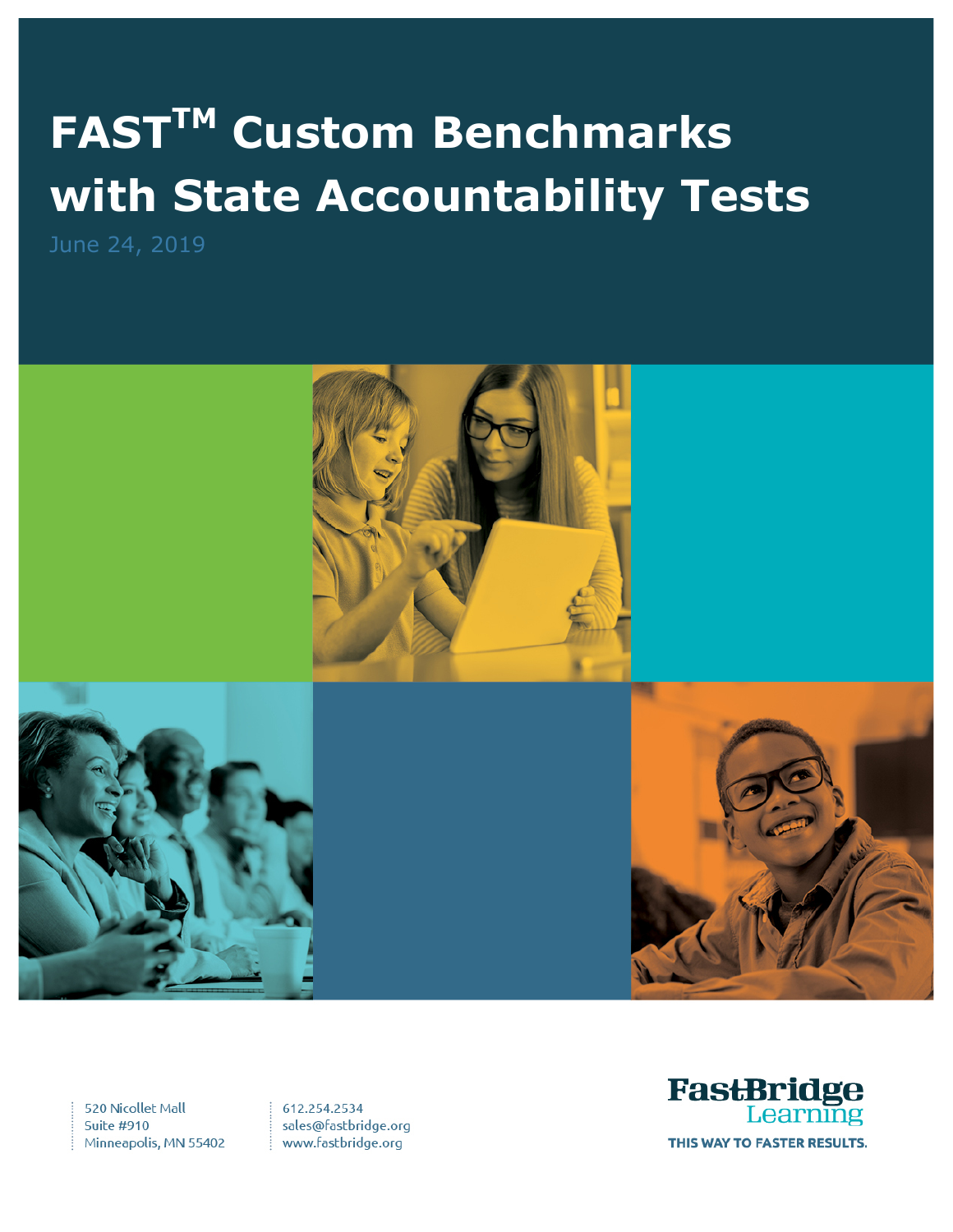# **FASTTM Custom Benchmarks with State Accountability Tests**

**June 24, 2019**

This document provides  $FAST^{TM}$  aReading and  $FAST^{TM}$  aMath scores associated with each of three probabilities (75%, 50%, and 25%) of meeting or exceeding the proficiency achievement level on various endof-year state tests (Illinois, Minnesota, Michigan, New York, and Wisconsin). The scores are intended to help FastBridge® customers evaluate the performance of their students relative to meeting expectations on the state assessments in Grades  $3 - 8$ . The information can supplement, but it not intended to replace the national benchmarks provided in the  $FAST^{TM}$  system.

A statistical model called logistic regression was used to generate the cut scores. The model generates probabilities of meeting specified state test performance expectations for each score on the  $FAST^{TM}$  aReading (or  $FAST^{TM}$  aMath) test. The probabilities can also be interpreted as the *odds* of meeting expectations. For instance, the cut score associated with a 75% probability indicates that a student with that score has 3 to 1 odds of meeting expectations on the state test.  $FAST^{\text{TM}}$  scores above that cut score are associated with higher odds, and scores below that cut score are associated with lower odds.

The three  $FAST^{TM}$  cut-scores provided in the tables below were generated for four subgroups.

- Students with scores below the 25% cut score are at *high* risk of not meeting expectations on the state test
- Students with scores between the 25% and 50% cut score are at *high to moderate* risk of not meeting expectations on the state test
- Students with scores between the 50% and 75% cut score are at *moderate to low* risk of not meeting expectations on the state test
- Students with scores above the 75% cut score are at *low* risk of not meeting expectations on the state test

As an illustration of the logistic model, Figure 1 shows the logistic regression plot of the probability of meeting expectations on the PARCC math test relative to fall FAST<sup>TM</sup> aMath scores for Grade 5 students. The probability of meeting expectations on PARCC increases as the  $FAST^{TM}$  aMath score increases. The red horizonal line it plotted at the 0.75 (75%) probability. The red vertical line shows the corresponding  $FAST^{TM}$ aMath score (223). Note in Table 2 a fall FAST<sup>TM</sup> aMath score of 223 corresponds to a 75% probability of meeting expectations on the PARCC test.

The figure and tables are based on data from various school districts for 2016-17, 2017-18, and/or 2018-19 school years. Each table shows the  $FAST^{TM}$  aReading (or  $FAST^{TM}$  aMath) score, labeled "Cut Score"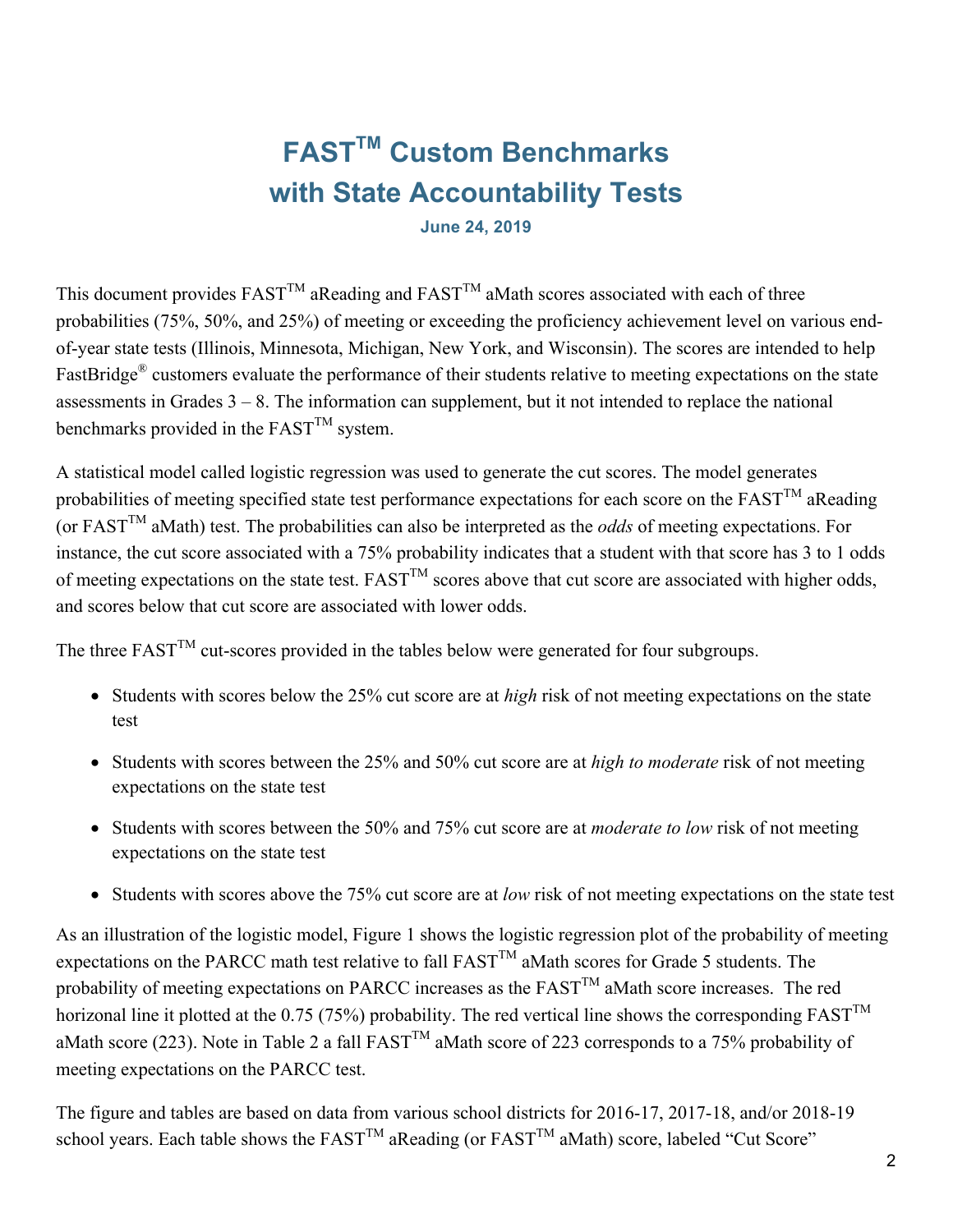corresponding to a given probability of meeting expectations on the state test. Cut scores for fall, winter, and spring screening are provided.

The strength of the association between  $FAST^{TM}$  aReading (or  $FAST^{TM}$  aMath) and state scaled scores is indicated by the Pearson correlation coefficient, labeled "Corr." in the tables. Correlation coefficients range from -1 to +1. Coefficients in the .70s represent a strong association and coefficients in the .80s and higher represent very strong association.

All predictions contain some error; thus, it is helpful to use other indices such as a metric known at the area under the curve (AUC) to interpret the results. The AUC ranges from 0.5 (chance classification) to 1.0 (excellent classification). AUC's greater than .80 are considered very good. The AUC depends on the cut-score of the criterion measures (i.e., the state test proficiency levels).



Figure 1. Probability of meeting expectations on PARCC math in Grade 5 based on fall  $FAST^{TM}$  aMath scores.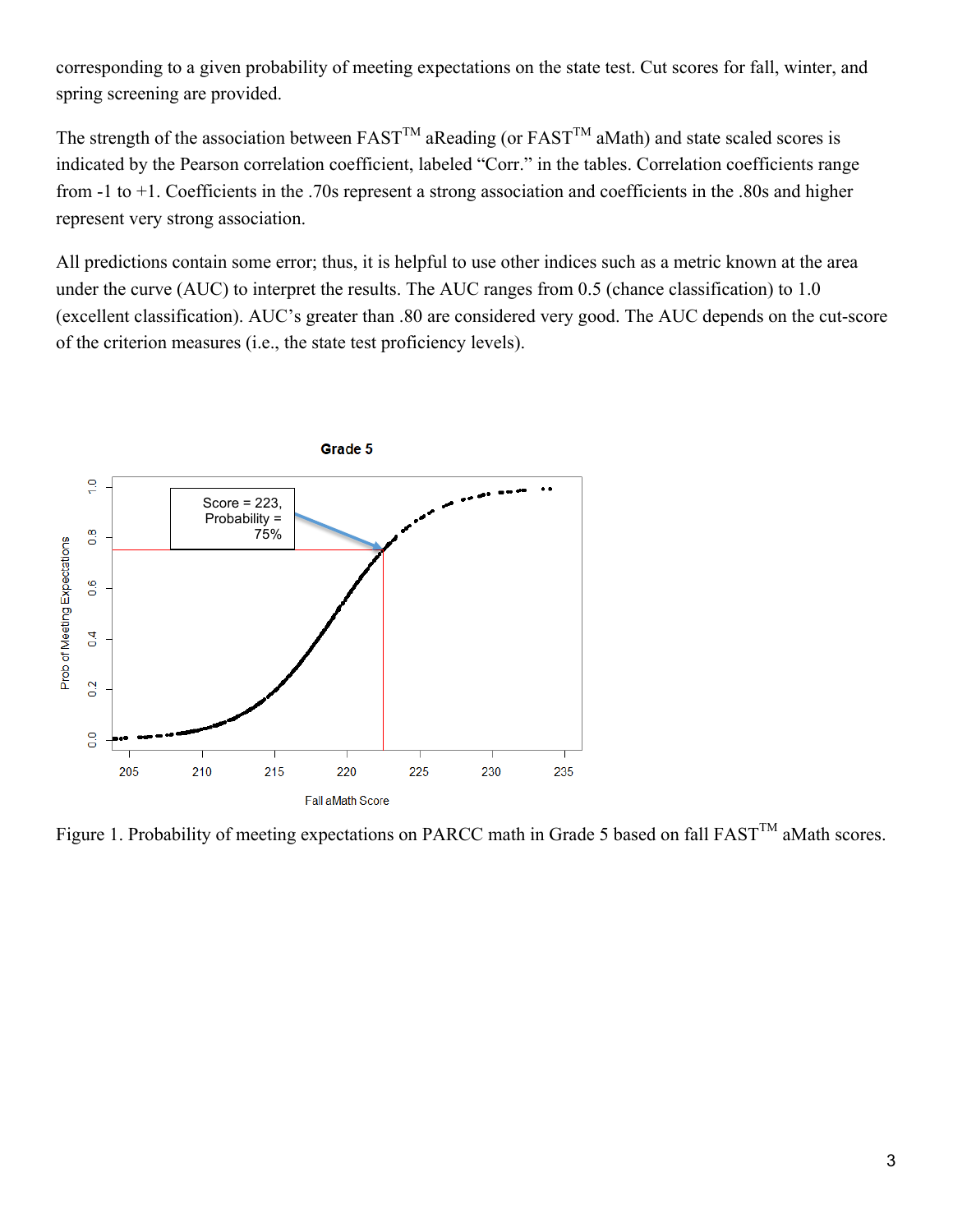# **Illinois (PARCC)**

|       |        |     | $FAST^{\overline{\text{TM}}}$<br>aReading Cut Score |     | Number of |       |            |
|-------|--------|-----|-----------------------------------------------------|-----|-----------|-------|------------|
| Grade | Season | 25% | 50%                                                 | 75% | Students  | Corr. | <b>AUC</b> |
|       | Fall   | 487 | 497                                                 | 507 | 1,412     | .75   | .87        |
| 3     | Winter | 494 | 504                                                 | 515 | 1,438     | .73   | .86        |
|       | Spring | 504 | 512                                                 | 519 | 1,443     | .78   | .90        |
|       | Fall   | 494 | 504                                                 | 514 | 2,146     | .76   | .88        |
| 4     | Winter | 501 | 511                                                 | 521 | 2,171     | .75   | .89        |
|       | Spring | 509 | 518                                                 | 526 | 2,174     | .78   | .90        |
|       | Fall   | 507 | 518                                                 | 529 | 2,211     | .73   | .86        |
| 5     | Winter | 514 | 524                                                 | 534 | 2,244     | .76   | .87        |
|       | Spring | 520 | 528                                                 | 536 | 2,254     | .76   | .90        |
|       | Fall   | 515 | 527                                                 | 539 | 2,200     | .68   | .84        |
| 6     | Winter | 521 | 531                                                 | 541 | 2,198     | .71   | .85        |
|       | Spring | 527 | 537                                                 | 547 | 2,187     | .73   | .86        |
|       | Fall   | 515 | 526                                                 | 538 | 3,018     | .73   | .85        |
| 7     | Winter | 520 | 531                                                 | 542 | 3,014     | .73   | .85        |
|       | Spring | 526 | 536                                                 | 546 | 3,032     | .76   | .87        |
|       | Fall   | 523 | 534                                                 | 546 | 2,624     | .72   | .85        |
| 8     | Winter | 528 | 538                                                 | 548 | 2,629     | .73   | .86        |
|       | Spring | 533 | 542                                                 | 552 | 2,628     | .74   | .87        |

#### Table 1. Custom Benchmarks between  $\text{FAST}^{\text{TM}}$  aReading and PARCC Reading

Table 2. Custom Benchmarks between FAST<sup>™</sup> aMath and PARCC Math

|       |        |     | FAST <sup>TM</sup><br>aMath Cut Score |     | Number of       |       |            |
|-------|--------|-----|---------------------------------------|-----|-----------------|-------|------------|
| Grade | Season | 25% | 50%                                   | 75% | <b>Students</b> | Corr. | <b>AUC</b> |
|       | Fall   | 201 | 205                                   | 210 | 1,416           | .72   | .88        |
| 3     | Winter | 206 | 210                                   | 213 | 1,454           | .80   | .87        |
|       | Spring | 209 | 212                                   | 215 | 1,457           | .83   | .90        |
|       | Fall   | 210 | 213                                   | 216 | 2,154           | .77   | .89        |
| 4     | Winter | 213 | 216                                   | 219 | 2,189           | .80   | .90        |
|       | Spring | 217 | 221                                   | 225 | 2,191           | .84   | .91        |
|       | Fall   | 214 | 218                                   | 222 | 2,209           | .79   | .90        |
| 5     | Winter | 219 | 223                                   | 227 | 2,253           | .80   | .90        |
|       | Spring | 223 | 226                                   | 229 | 2,267           | .83   | .95        |
|       | Fall   | 218 | 223                                   | 226 | 2,191           | .78   | .91        |
| 6     | Winter | 223 | 227                                   | 231 | 2,200           | .83   | .93        |
|       | Spring | 226 | 230                                   | 234 | 2,188           | .86   | .95        |
|       | Fall   | 222 | 226                                   | 231 | 3,018           | .83   | .90        |
| 7     | Winter | 225 | 229                                   | 234 | 3,030           | .85   | .91        |
|       | Spring | 228 | 231                                   | 235 | 3,027           | .86   | .94        |
|       | Fall   | 225 | 229                                   | 234 | 2,624           | .78   | .91        |
| 8     | Winter | 228 | 231                                   | 235 | 2,633           | .81   | .94        |
|       | Spring | 229 | 233                                   | 236 | 2,619           | .82   | .94        |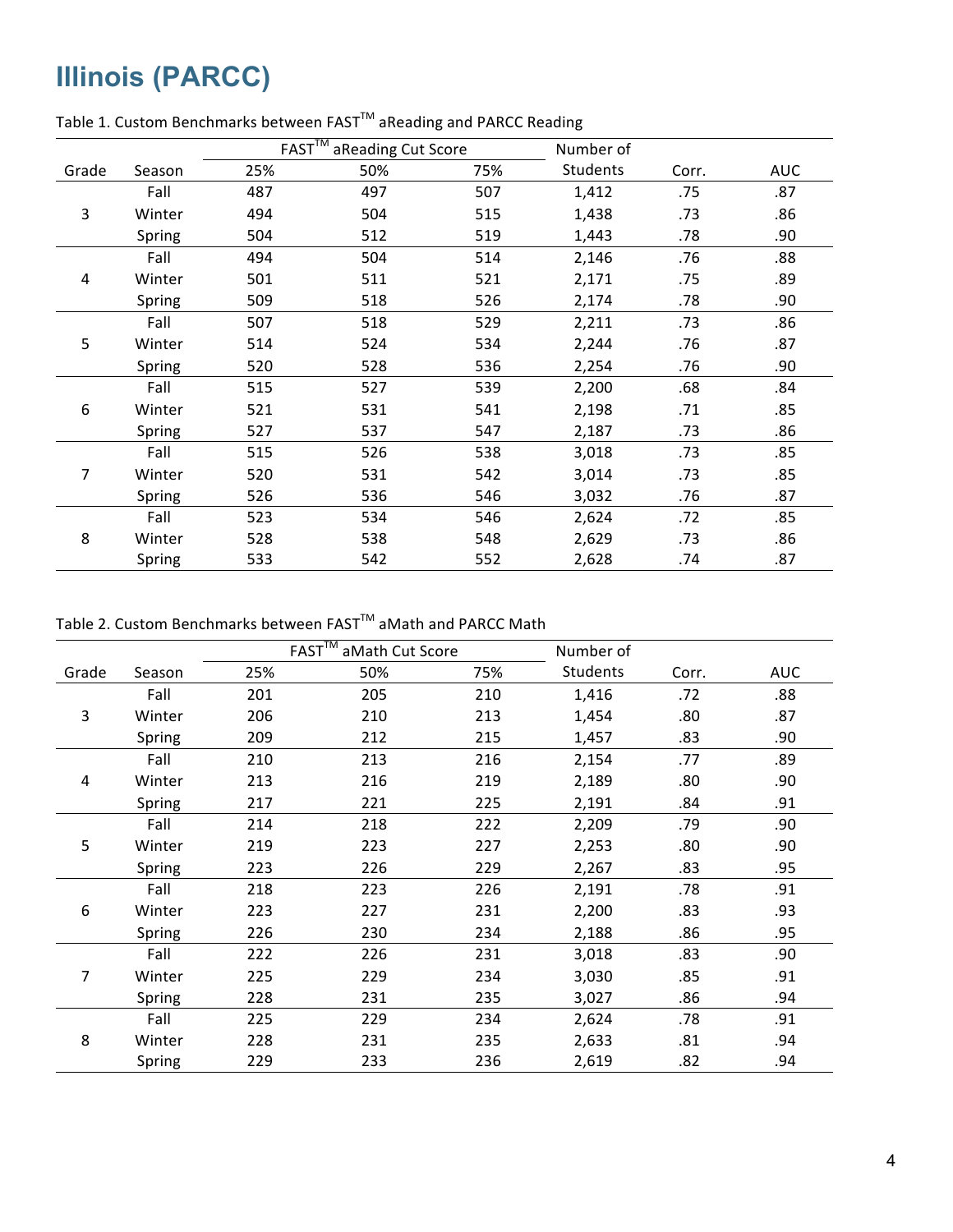## **Michigan (M-STEP)**

|       |        |     | FAST <sup>™</sup> aReading Cut Score |     | Number of       |       |            |
|-------|--------|-----|--------------------------------------|-----|-----------------|-------|------------|
| Grade | Season | 25% | 50%                                  | 75% | <b>Students</b> | Corr. | <b>AUC</b> |
|       | Fall   | 482 | 494                                  | 506 | 4,958           | .66   | .83        |
| 3     | Winter | 494 | 503                                  | 513 | 5,058           | .69   | .84        |
|       | Spring | 504 | 510                                  | 516 | 5,094           | .73   | .89        |
|       | Fall   | 492 | 502                                  | 512 | 5,697           | .73   | .86        |
| 4     | Winter | 501 | 510                                  | 519 | 5,769           | .72   | .86        |
|       | Spring | 510 | 515                                  | 521 | 5,742           | .81   | .92        |
|       | Fall   | 506 | 515                                  | 525 | 6,185           | .72   | .86        |
| 5     | Winter | 512 | 520                                  | 527 | 6,194           | .74   | .88        |
|       | Spring | 518 | 525                                  | 531 | 6,311           | .80   | .92        |
|       | Fall   | 514 | 525                                  | 536 | 3,262           | .72   | .84        |
| 6     | Winter | 516 | 526                                  | 539 | 3,515           | .64   | .84        |
|       | Spring | 524 | 532                                  | 540 | 3,554           | .78   | .90        |
|       | Fall   | 521 | 529                                  | 537 | 3,511           | .77   | .88        |
| 7     | Winter | 524 | 532                                  | 540 | 3,633           | .77   | .89        |
|       | Spring | 526 | 534                                  | 542 | 3,616           | .80   | .90        |
|       | Fall   | 523 | 532                                  | 542 | 3,684           | .74   | .88        |
| 8     | Winter | 529 | 538                                  | 548 | 3,805           | .74   | .87        |
|       | Spring | 533 | 542                                  | 551 | 3,836           | .80   | .89        |

#### Table 3. Custom Benchmarks between FAST<sup>™</sup> aReading and M-STEP Reading

Table 4. Custom Benchmarks between FAST<sup>™</sup> aMath and M-STEP Math

|       |        |     | $FAST^{\overline{TM}}$<br>aMath Cut Score |     | Number of       |       |            |
|-------|--------|-----|-------------------------------------------|-----|-----------------|-------|------------|
| Grade | Season | 25% | 50%                                       | 75% | <b>Students</b> | Corr. | <b>AUC</b> |
|       | Fall   | 200 | 204                                       | 208 | 4,940           | .70   | .89        |
| 3     | Winter | 206 | 208                                       | 211 | 5,067           | .79   | .91        |
|       | Spring | 209 | 211                                       | 213 | 5,067           | .86   | .94        |
|       | Fall   | 208 | 211                                       | 214 | 5,704           | .73   | .89        |
| 4     | Winter | 211 | 213                                       | 216 | 5,776           | .77   | .89        |
|       | Spring | 215 | 217                                       | 220 | 5,742           | .88   | .95        |
|       | Fall   | 214 | 218                                       | 221 | 6,184           | .79   | .91        |
| 5     | Winter | 219 | 222                                       | 226 | 6,202           | .85   | .93        |
|       | Spring | 222 | 225                                       | 229 | 6,337           | .86   | .94        |
|       | Fall   | 219 | 223                                       | 228 | 3,366           | .84   | .91        |
| 6     | Winter | 222 | 226                                       | 230 | 3,511           | .84   | .92        |
|       | Spring | 225 | 228                                       | 232 | 3,516           | .88   | .94        |
|       | Fall   | 221 | 225                                       | 229 | 3,508           | .85   | .92        |
| 7     | Winter | 226 | 229                                       | 233 | 3,642           | .86   | .94        |
|       | Spring | 229 | 232                                       | 235 | 3,567           | .85   | .95        |
|       | Fall   | 227 | 230                                       | 234 | 3,711           | .84   | .94        |
| 8     | Winter | 230 | 233                                       | 237 | 3,803           | .82   | .93        |
|       | Spring | 230 | 234                                       | 237 | 3,745           | .83   | .93        |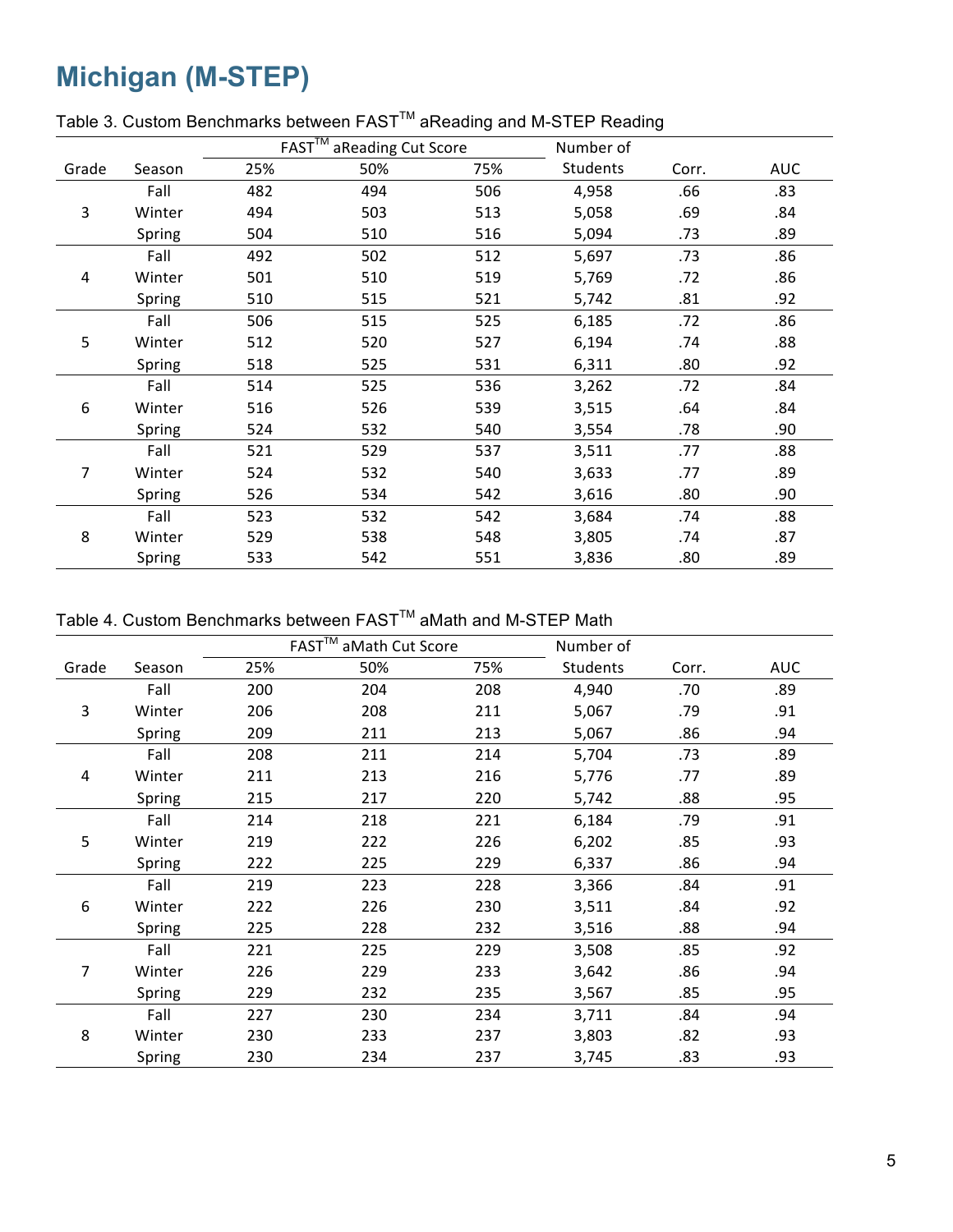### **Minnesota (MCA-III)**

|       |        |     | $FAST^{\overline{TM}}$<br>aReading Cut Score |     | Number of |       |            |
|-------|--------|-----|----------------------------------------------|-----|-----------|-------|------------|
| Grade | Season | 25% | 50%                                          | 75% | Students  | Corr. | <b>AUC</b> |
|       | Fall   | 483 | 492                                          | 500 | 3,592     | .81   | .91        |
| 3     | Winter | 496 | 503                                          | 510 | 2,726     | .82   | .91        |
|       | Spring | 500 | 506                                          | 512 | 2,799     | .84   | .92        |
|       | Fall   | 497 | 504                                          | 512 | 3,572     | .80   | .90        |
| 4     | Winter | 507 | 512                                          | 518 | 2,771     | .82   | .91        |
|       | Spring | 510 | 516                                          | 521 | 2,778     | .83   | .92        |
|       | Fall   | 499 | 507                                          | 515 | 3,414     | .78   | .92        |
| 5     | Winter | 508 | 514                                          | 521 | 2,473     | .83   | .92        |
|       | Spring | 510 | 516                                          | 522 | 2,571     | .85   | .93        |
|       | Fall   | 511 | 519                                          | 527 | 2,492     | .78   | .90        |
| 6     | Winter | 515 | 523                                          | 531 | 2,523     | .79   | .90        |
|       | Spring | 515 | 523                                          | 532 | 2,554     | .77   | .91        |
|       | Fall   | 521 | 529                                          | 538 | 886       | .79   | .90        |
| 7     | Winter | 526 | 534                                          | 542 | 878       | .82   | .91        |
|       | Spring | 528 | 534                                          | 542 | 398       | .83   | .95        |
|       | Fall   | 526 | 534                                          | 542 | 873       | .74   | .88        |
| 8     | Winter | 532 | 541                                          | 549 | 678       | .78   | .89        |
|       | Spring | 532 | 541                                          | 549 | 386       | .83   | .95        |

#### Table 5. Custom Benchmarks between FAST<sup>™</sup> aReading and MCA-III Reading

Table 6. Custom Benchmarks between FAST<sup>™</sup> aMath and MCA-III Math

|       |        |     | FAST <sup>™</sup> aMath Cut Score |     | Number of |       |            |
|-------|--------|-----|-----------------------------------|-----|-----------|-------|------------|
| Grade | Season | 25% | 50%                               | 75% | Students  | Corr. | <b>AUC</b> |
|       | Fall   | 199 | 203                               | 206 | 3,385     | .75   | .89        |
| 3     | Winter | 204 | 207                               | 210 | 2,476     | .77   | .90        |
|       | Spring | 206 | 209                               | 211 | 2,035     | .82   | .93        |
|       | Fall   | 203 | 207                               | 211 | 3,531     | .74   | .89        |
| 4     | Winter | 208 | 211                               | 214 | 2,756     | .77   | .90        |
|       | Spring | 210 | 213                               | 216 | 2,253     | .89   | .95        |
|       | Fall   | 211 | 216                               | 220 | 3,393     | .79   | .89        |
| 5     | Winter | 216 | 220                               | 224 | 2,176     | .84   | .93        |
|       | Spring | 219 | 222                               | 226 | 2,059     | .86   | .95        |
|       | Fall   | 216 | 220                               | 225 | 2,271     | .80   | .90        |
| 6     | Winter | 220 | 223                               | 227 | 1,936     | .87   | .94        |
|       | Spring | 223 | 226                               | 229 | 1,945     | .88   | .95        |
|       | Fall   | 220 | 225                               | 229 | 641       | .81   | .90        |
| 7     | Winter | 223 | 226                               | 229 | 302       | .89   | .95        |
|       | Spring | 225 | 228                               | 231 | 296       | .89   | .96        |
|       | Fall   | 220 | 222                               | 225 | 298       | .84   | .95        |
| 8     | Winter |     |                                   | --- |           |       | ---        |
|       | Spring | 221 | 225                               | 228 | 300       | .85   | .95        |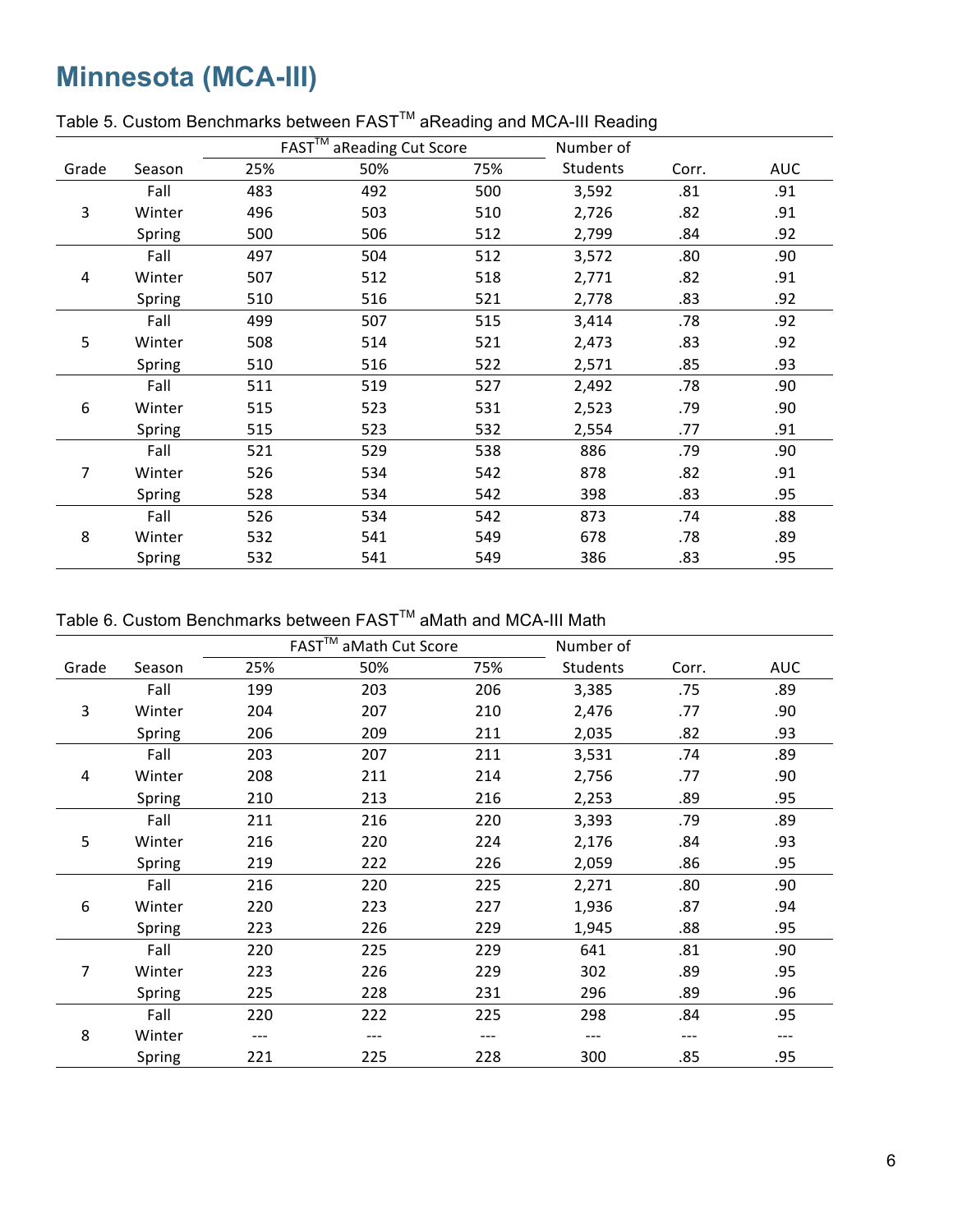## **New York (NYST)**

|       |        |     | <b>FAST™</b><br>aReading Cut Score |     | Number of       |       |            |
|-------|--------|-----|------------------------------------|-----|-----------------|-------|------------|
| Grade | Season | 25% | 50%                                | 75% | <b>Students</b> | Corr. | <b>AUC</b> |
|       | Fall   | 484 | 498                                | 513 | 122             | .63   | .82        |
| 3     | Winter | 497 | 508                                | 519 | 126             | .76   | .84        |
|       | Spring | 508 | 515                                | 522 | 126             | .81   | .88        |
|       | Fall   | 502 | 511                                | 521 | 138             | .75   | .90        |
| 4     | Winter | 511 | 518                                | 526 | 141             | .77   | .91        |
|       | Spring | 519 | 525                                | 532 | 142             | .78   | .93        |
|       | Fall   | 519 | 529                                | 539 | 108             | .77   | .87        |
| 5     | Winter | 525 | 536                                | 546 | 109             | .77   | .86        |
|       | Spring | 532 | 540                                | 550 | 109             | .80   | .88        |
|       | Fall   | --- | ---                                | --- | $---$           | ---   | ---        |
| 6     | Winter |     |                                    |     |                 |       |            |
|       | Spring | --- | ---                                | --- | ---             | ---   | $---$      |
|       | Fall   | 520 | 529                                | 538 | 124             | .77   | .89        |
| 7     | Winter | 523 | 533                                | 541 | 126             | .71   | .87        |
|       | Spring | 528 | 537                                | 545 | 126             | .75   | .87        |
|       | Fall   | 542 | 550                                | 556 | 117             | .73   | .91        |
| 8     | Winter | 546 | 555                                | 563 | 121             | .68   | .86        |
|       | Spring | 550 | 559                                | 567 | 121             | .71   | .88        |

#### Table 7. Custom Benchmarks between FAST<sup>™</sup> aReading and NYST Reading

Table 8. Custom Benchmarks between FAST<sup>™</sup> aMath and NYST Math

|       |        |     | FAST <sup>™</sup> aMath Cut Score |     | Number of |       |            |
|-------|--------|-----|-----------------------------------|-----|-----------|-------|------------|
| Grade | Season | 25% | 50%                               | 75% | Students  | Corr. | <b>AUC</b> |
|       | Fall   | 202 | 205                               | 208 | 126       | .77   | .86        |
| 3     | Winter | 206 | 209                               | 212 | 129       | .79   | .88        |
|       | Spring | 210 | 213                               | 215 | 129       | .83   | .90        |
|       | Fall   | 212 | 214                               | 216 | 137       | .82   | .93        |
| 4     | Winter | 215 | 216                               | 218 | 140       | .88   | .95        |
|       | Spring | 218 | 220                               | 223 | 142       | .90   | .97        |
|       | Fall   | 216 | 220                               | 223 | 106       | .78   | .90        |
| 5     | Winter | 221 | 223                               | 226 | 109       | .83   | .94        |
|       | Spring | 226 | 228                               | 231 | 110       | .86   | .96        |
|       | Fall   |     | ---                               | --- | ---       |       | ---        |
| 6     | Winter |     |                                   |     |           |       |            |
|       | Spring | --- | ---                               | --- | ---       | ---   | ---        |
|       | Fall   | 220 | 224                               | 229 | 122       | .82   | .92        |
| 7     | Winter | 226 | 228                               | 231 | 122       | .83   | .94        |
|       | Spring | 227 | 230                               | 233 | 120       | .85   | .96        |
|       | Fall   | 224 | 230                               | 236 | 118       | .82   | .85        |
| 8     | Winter | 228 | 233                               | 237 | 118       | .81   | .90        |
|       | Spring | 231 | 235                               | 240 | 116       | .83   | .90        |